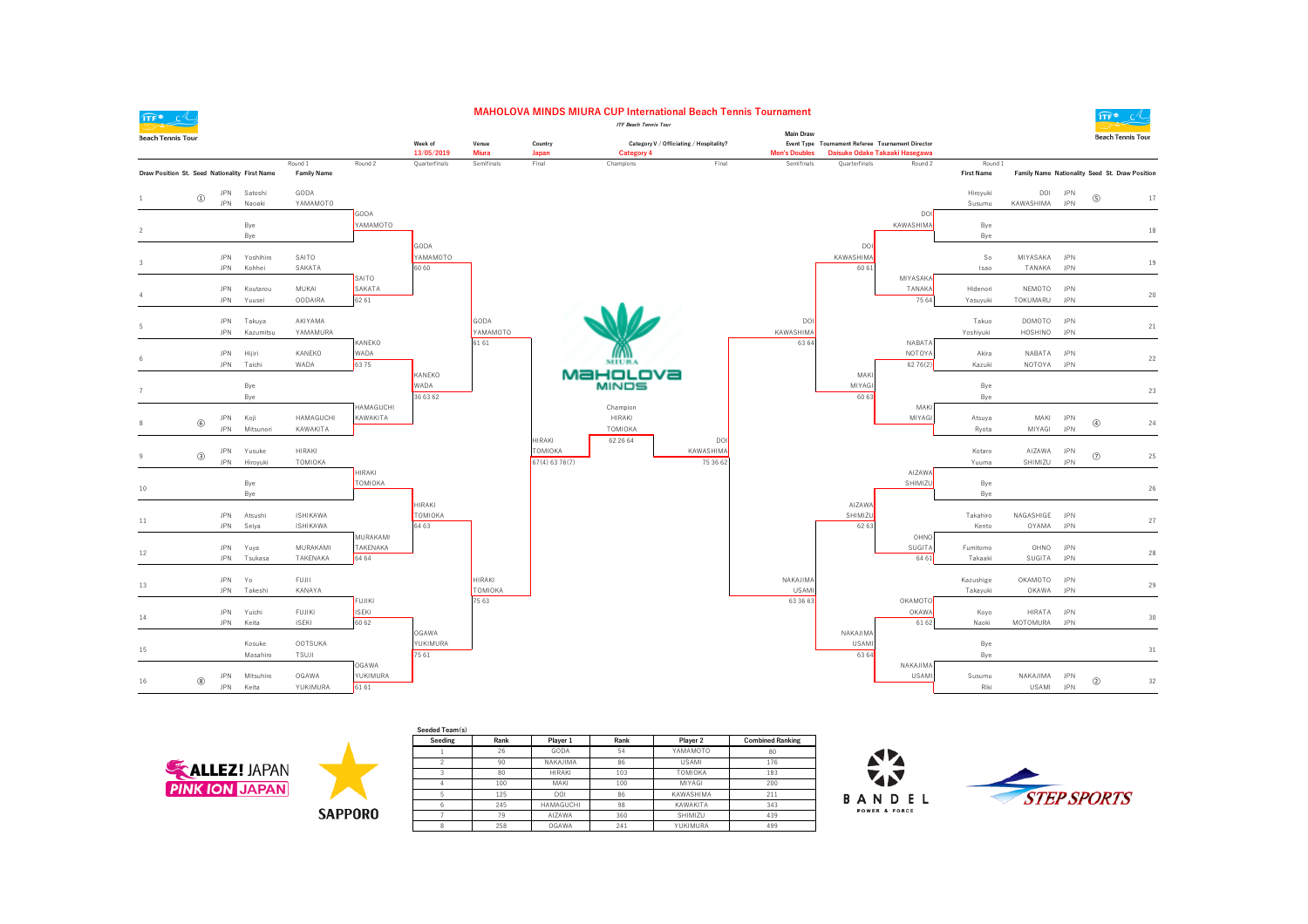

## **MAHOLOVA MINDS MIURA CUP International Beach Tennis Tournament**



| $\mathbf{H}$                                  |                             |            |             |                               |                            |                      |               |           | <b>ITF Beach Tennis Tour</b>            |          |                        |                                                   |                                |                              |              |            | $\frac{111}{2}$                                |
|-----------------------------------------------|-----------------------------|------------|-------------|-------------------------------|----------------------------|----------------------|---------------|-----------|-----------------------------------------|----------|------------------------|---------------------------------------------------|--------------------------------|------------------------------|--------------|------------|------------------------------------------------|
| <b>Beach Tennis Tour</b>                      |                             |            |             |                               |                            |                      |               |           |                                         |          | Main Draw              |                                                   |                                |                              |              |            | <b>Beach Tennis Tour</b>                       |
|                                               |                             |            |             |                               |                            | Week of              | Venue         | Country   | Category V / Officiating / Hospitality? |          |                        | Event Type Tournament Referee Tournament Director |                                |                              |              |            |                                                |
|                                               |                             |            |             |                               |                            | 13/05/2019           | <b>Miura</b>  | Japan     | Category 4                              |          | <b>Women's Doubles</b> |                                                   | Daisuke Odake Takaaki Hasegawa |                              |              |            |                                                |
| Draw Position St. Seed Nationality First Name |                             |            |             | Round 1<br><b>Family Name</b> | Round 2                    | Quarterfinals        | Semifinals    | Final     | Champions                               | Final    | Semifinals             | Quarterfinals                                     | Round 2                        | Round 1<br><b>First Name</b> |              |            | Family Name Nationality Seed St. Draw Position |
|                                               |                             |            |             |                               |                            |                      |               |           |                                         |          |                        |                                                   |                                |                              |              |            |                                                |
|                                               | $^{\tiny{\textregistered}}$ | <b>JPN</b> | Erina       | OTSUKA                        |                            |                      |               |           |                                         |          |                        |                                                   |                                | Maya                         | KAWAMUKAI    | <b>JPN</b> | $\circledS$<br>17                              |
|                                               |                             | <b>JPN</b> | Aoi         | SHIBAYAMA                     |                            |                      |               |           |                                         |          |                        |                                                   | KAWAMUKA                       | Chisato                      | MINAMI       | <b>JPN</b> |                                                |
|                                               |                             |            | Bye         |                               | <b>OTSUKA</b><br>SHIBAYAMA |                      |               |           |                                         |          |                        |                                                   | MINAM                          | Bye                          |              |            |                                                |
| 2                                             |                             |            | Bye         |                               |                            |                      |               |           |                                         |          |                        |                                                   |                                | Bye                          |              |            | 18                                             |
|                                               |                             |            |             |                               |                            | <b>OTSUKA</b>        |               |           |                                         |          |                        | SHOJI                                             |                                |                              |              |            |                                                |
| $\mathcal{R}$                                 |                             | <b>JPN</b> | Akemi       | HOSHINO                       |                            | SHIBAYAMA            |               |           |                                         |          |                        | WAD/                                              |                                | Ayumi                        | SHOJI        | <b>JPN</b> | 19                                             |
|                                               |                             | <b>JPN</b> | Saki        | SHIZAWA                       |                            | 61 60                |               |           |                                         |          |                        | 76(4)61                                           |                                | Yumiko                       | WADA         | <b>JPN</b> |                                                |
|                                               |                             |            |             |                               | HOSHINO                    |                      |               |           |                                         |          |                        |                                                   | SHOJ                           |                              |              |            |                                                |
|                                               |                             | <b>JPN</b> | Yuuka       | OKANO                         | SHIZAWA                    |                      |               |           |                                         |          |                        |                                                   | WADA                           | Misa                         | KUMAKI       | <b>JPN</b> | 20                                             |
|                                               |                             | <b>JPN</b> | Aida Hideko | TANAKA                        | 76(5) 62                   |                      |               |           |                                         |          |                        |                                                   | 61 60                          | Aiko                         | TANAKA       | <b>JPN</b> |                                                |
|                                               |                             | <b>JPN</b> | Akemi       | SHOJI                         |                            |                      | <b>OTSUKA</b> |           |                                         |          | NAKAGAWA               |                                                   |                                | Kumi                         | KOTE         | <b>JPN</b> |                                                |
|                                               |                             | <b>JPN</b> | Ikuko       | <b>UEMATSU</b>                |                            |                      | SHIBAYAMA     |           |                                         |          | OKAZAKI                |                                                   |                                | Yoshiko                      | SHIZAWA      | <b>JPN</b> | 21                                             |
|                                               |                             |            |             |                               | OYAMA                      |                      | 61 62         |           |                                         |          | 61 61                  |                                                   | HAYASE                         |                              |              |            |                                                |
|                                               |                             | <b>JPN</b> | Mayu        | OYAMA                         | TAKAHASHI                  |                      |               |           |                                         |          |                        |                                                   | YAMASHITA                      | Mai                          | HAYASE       | <b>JPN</b> | 22                                             |
|                                               |                             | <b>JPN</b> | Naoko       | TAKAHASHI                     | 6375                       |                      |               |           | MIURA                                   |          |                        |                                                   | 46 75 63                       | Miki                         | YAMASHITA    | <b>JPN</b> |                                                |
|                                               |                             |            |             |                               |                            | OYAMA                |               |           | MaHoLova                                |          |                        | <b>NAKAGAWA</b>                                   |                                |                              |              |            |                                                |
|                                               |                             |            | Bye         |                               |                            | TAKAHASHI<br>75 64   |               |           | <b>MINDS</b>                            |          |                        | OKAZAK<br>60 60                                   |                                | Bye                          |              |            | 23                                             |
|                                               |                             |            | Bye         |                               | <b>FUJISAKI</b>            |                      |               |           | Champion                                |          |                        |                                                   | NAKAGAWA                       | Bye                          |              |            |                                                |
|                                               |                             | JPN        | Keiko       | <b>FUJISAKI</b>               | NAGASHIGE                  |                      |               |           | <b>OTSUKA</b>                           |          |                        |                                                   | OKAZAK                         | Shiomi                       | NAKAGAWA     | <b>JPN</b> |                                                |
|                                               | $^\circledR$                | <b>JPN</b> | Tomoko      | NAGASHIGE                     |                            |                      |               |           | SHIBAYAMA                               |          |                        |                                                   |                                | Hiromi                       | OKAZAKI      | <b>JPN</b> | $\circled{3}$<br>24                            |
|                                               |                             |            |             |                               |                            |                      |               | OTSUKA    | 64 63                                   | NAKAGAWA |                        |                                                   |                                |                              |              |            |                                                |
|                                               | $^\circledR$                | <b>JPN</b> | Junko       | NAGATA                        |                            |                      |               | SHIBAYAMA |                                         | OKAZAKI  |                        |                                                   |                                | Eri                          | <b>HOMMA</b> | <b>JPN</b> | $^\circledR$<br>25                             |
|                                               |                             | <b>JPN</b> | Naomi       | SHIKAMA                       |                            |                      |               | 60 60     |                                         | 64 64    |                        |                                                   |                                | Moe                          | MAKI         | <b>JPN</b> |                                                |
|                                               |                             |            | Bye         |                               | NAGATA<br>SHIKAMA          |                      |               |           |                                         |          |                        |                                                   | <b>HOMMA</b><br>MAK            | Bye                          |              |            |                                                |
| 10                                            |                             |            | Bye         |                               |                            |                      |               |           |                                         |          |                        |                                                   |                                | Bye                          |              |            | 26                                             |
|                                               |                             |            |             |                               |                            | NAGATA               |               |           |                                         |          |                        | HOMMA                                             |                                |                              |              |            |                                                |
|                                               |                             | <b>JPN</b> | Yumiko      | MAKI                          |                            | SHIKAMA              |               |           |                                         |          |                        | MAKI                                              |                                | Keiko                        | MASUI        | <b>JPN</b> |                                                |
| 11                                            |                             | <b>JPN</b> | Yuuki       | MATSUI                        |                            | 62 61                |               |           |                                         |          |                        | 60 62                                             |                                | Yuko                         | NAKAJIMA     | <b>JPN</b> | 27                                             |
|                                               |                             |            |             |                               | MAKI                       |                      |               |           |                                         |          |                        |                                                   | KAWASHIMA                      |                              |              |            |                                                |
| 12                                            |                             | <b>JPN</b> | Ai          | MAGAMI                        | MATSUI                     |                      |               |           |                                         |          |                        |                                                   | YAMAGUCHI                      | Misaki                       | KAWASHIMA    | <b>JPN</b> | 28                                             |
|                                               |                             | JPN        | Ayako       | TAKAYAMA                      | 61 62                      |                      |               |           |                                         |          |                        |                                                   | 63 62                          | Yoko                         | YAMAGUCHI    | <b>JPN</b> |                                                |
|                                               |                             | <b>JPN</b> | Naomi       | ISHIKAWA                      |                            |                      | KOTE          |           |                                         |          | HOMMA                  |                                                   |                                | Mana                         | HIROSAWA     | <b>JPN</b> |                                                |
| 13                                            |                             | <b>JPN</b> | Mio         | NAGATA                        |                            |                      | <b>HARA</b>   |           |                                         |          | MAKI                   |                                                   |                                | Erika                        | NAGANUMA     | <b>JPN</b> | 29                                             |
|                                               |                             |            |             |                               | GOTO                       |                      | 64 63         |           |                                         |          | 64 62                  |                                                   | <b>HIROSAWA</b>                |                              |              |            |                                                |
| 14                                            |                             | <b>JPN</b> | Eri         | GOTO                          | <b>TSUJIMOTO</b>           |                      |               |           |                                         |          |                        |                                                   | NAGANUMA                       | Natsuki                      | HAGIWARA     | <b>JPN</b> | 30                                             |
|                                               |                             | <b>JPN</b> | Yukari      | <b>TSUJIMOTO</b>              | 62 61                      |                      |               |           |                                         |          |                        |                                                   | 63 63                          | Sakua                        | KANATSU      | <b>JPN</b> |                                                |
|                                               |                             |            |             |                               |                            | KOTE                 |               |           |                                         |          |                        | <b>MIYASAKA</b>                                   |                                |                              |              |            |                                                |
| 15                                            |                             |            | Bye<br>Bye  |                               |                            | <b>HARA</b><br>75 63 |               |           |                                         |          |                        | YANASE<br>60 62                                   |                                | Bye                          |              |            | 31                                             |
|                                               |                             |            |             |                               | KOTE                       |                      |               |           |                                         |          |                        |                                                   | MIYASAKA                       | Bye                          |              |            |                                                |
|                                               |                             | <b>JPN</b> | Mahiru      | KOTE                          | HARA                       |                      |               |           |                                         |          |                        |                                                   | YANASE                         | Misa                         | MIYASAKA     | <b>JPN</b> |                                                |
| 16                                            | $\circledcirc$              | <b>JPN</b> | Yukiko      | HARA                          |                            |                      |               |           |                                         |          |                        |                                                   |                                | Kaori                        | YANASE       | <b>JPN</b> | $\circled{2}$<br>32                            |
|                                               |                             |            |             |                               |                            |                      |               |           |                                         |          |                        |                                                   |                                |                              |              |            |                                                |